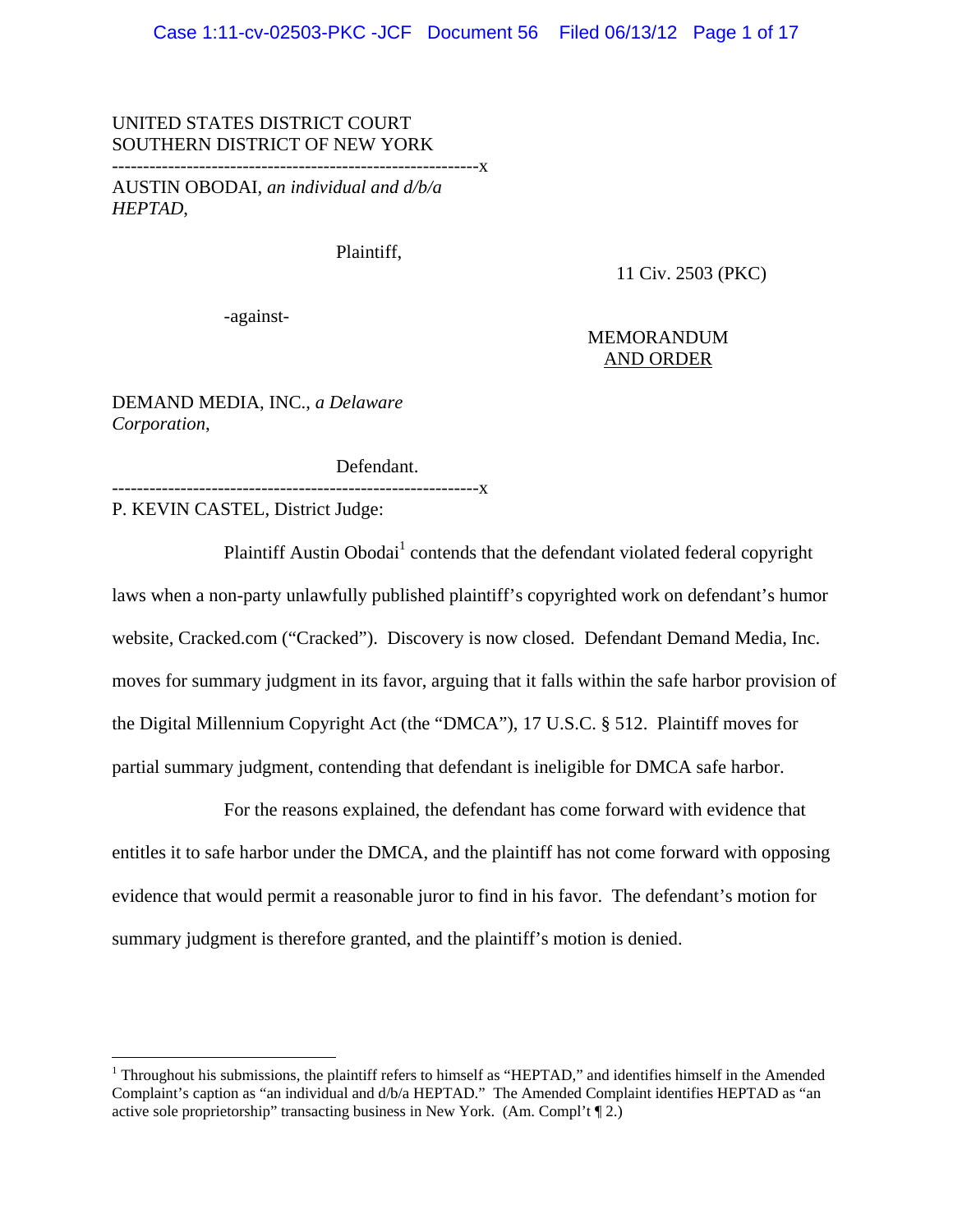-2-

#### **DISCUSSION**

In reviewing the defendant's motion for summary judgment, the following facts are either undisputed or described in the light most favorable to plaintiff as the non-movant. See, e.g., Costello v. City of Burlington, 632 F.3d 41, 45 (2d Cir. 2011).

Defendant Demand Media owns Cracked. (Def. 56.1 ¶ 1; Pl. 56.1 Resp. ¶ 1; Pl. 56.1 ¶ 2; Def. 56.1 Resp. ¶ 2.) Along with the site's own humorous content, registered users may post items to their personal profiles, and must confirm that they consent to the site's terms and conditions. (Def. 56.1 ¶¶ 2-3, 10; Pl. 56.1 Resp. ¶¶ 2-3, 10; Ng Dec. ¶¶ 2, 5-6.)

The defendant has a policy of terminating Cracked user accounts if it receives one or more complaints that a user has infringed an author's copyright. (Def. 56.1 ¶¶ 5-7; Pl. 56.1 Resp.  $\P$  5-7; Ng Dec. Ex. C § 16.) Plaintiff does not dispute that defendant "responds" expeditiously to notifications of claimed infringement on Cracked.com . . . ." (Def. 56.1 ¶ 12; Pl. 56.1 Resp. ¶ 12.)

Plaintiff asserts that a registered user with the screenname "socialway" published 32 items on his Cracked profile, and that the plaintiff owns the copyrights for these items. (Def. 56.1 ¶ 4; Pl. 56.1 Resp. ¶ 4.) The items have titles like "How to Pick a Credit Card Now," "How to Bank With Good Institutions," and "How to Become Awful at Math," and satirize traditional self-improvement advice. (Am. Compl't Ex. 1.) For purposes of this motion, it is undisputed that plaintiff owns the copyrights for these works, and that they were displayed with advertisements sold or placed by Cracked. (Pl. 56.1 ¶¶ 1-2; Def. 56.1 Resp. ¶¶ 1-2.) Prior to filing the Complaint in this action, plaintiff did not notify the defendant that "socialway" had posted plaintiff's original works on Cracked. (Def. 56.1 ¶ 13; Pl. 56.1 Resp. ¶ 13.)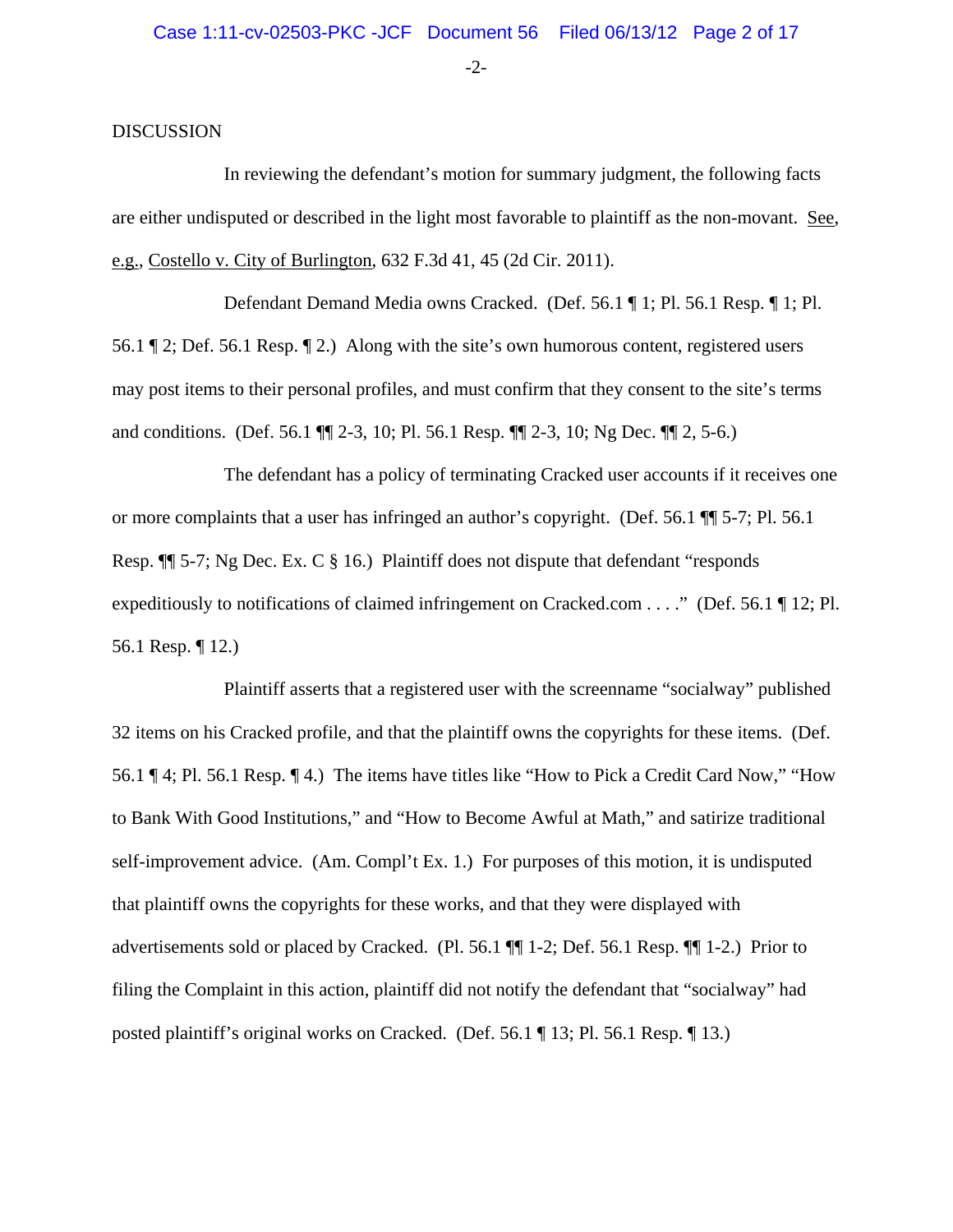#### Case 1:11-cv-02503-PKC -JCF Document 56 Filed 06/13/12 Page 3 of 17

-3-

The defendant has a designated copyright agent that receives and processes accusations of infringement, and publicly posts its agent's contact information under Cracked's Terms and Conditions. (Def. 56.1 ¶¶ 18-19; Pl. 56.1 Resp. ¶¶ 18-19; Ng Dec. Ex. C § 16.) Defendant removed the allegedly infringing works shortly after plaintiff commenced this action. (Def. 56.1 ¶ 15; Pl. 56.1 Resp. ¶ 15.) On April 27, 2011, defendant e-mailed "socialway" stating that Cracked had a policy of deleting the accounts of users who engaged in repeat copyright infringement. (Def. 56.1 ¶ 8; Pl. 56.1 Resp. ¶ 8.)

Defendant contends that administrators do not review or edit a user's profile, but plaintiff contends that the profiles are within Cracked's control, and that Cracked has placed limitations on uploadable content. (Def. 56.1 ¶ 11; Pl. 56.1 Resp. ¶ 11; Pl. 56.1 ¶ 5; Def. 56.1 Resp. ¶ 5.) Plaintiff also contends that Cracked profits from display advertisements, including advertisements displayed on users' profiles. (Pl. 56.1 Resp. ¶¶ 16-17.)

Plaintiff alleges that the defendant is liable for direct copyright infringement, vicarious copyright infringement and contributory copyright infringement. (Am. Compl't ¶¶ 50- 55.)

After the motions were fully briefed, the Second Circuit issued its opinion in Viacom International, Inc. v. YouTube, Inc., 676 F.3d 19 (2d Cir. 2012), which clarified numerous provisions of the DMCA. The parties thereafter submitted letter briefs regarding the Viacom decision, which the Court reviewed in connection with these motions.

#### SUMMARY JUDGMENT STANDARD

Summary judgment "shall" be granted "if the movant shows that there is no genuine dispute as to any material fact and the movant is entitled to judgment as a matter of law." Rule 56(a), Fed. R. Civ. P. It is the initial burden of a movant on a summary judgment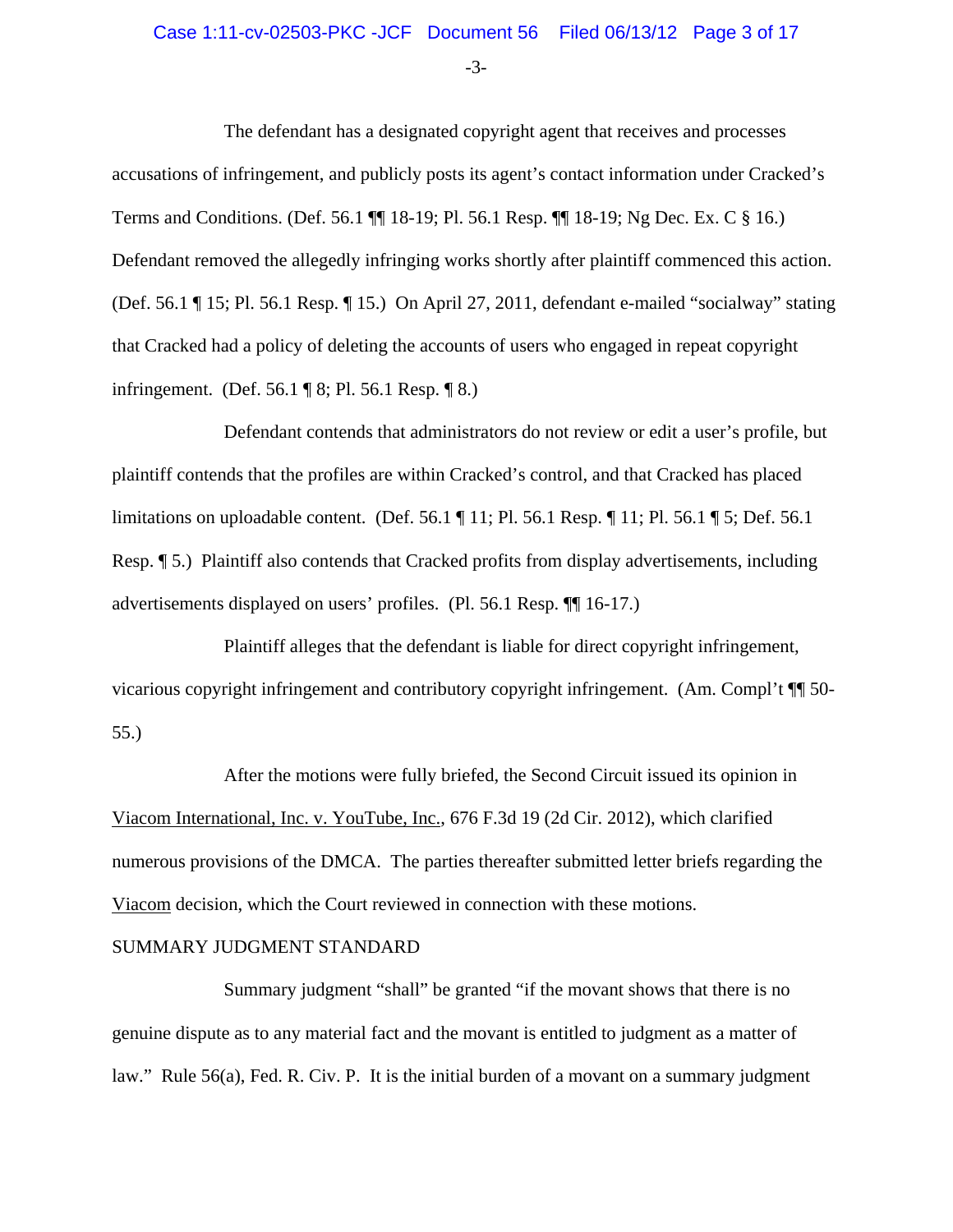-4-

motion to come forward with evidence on each material element of his claim or defense, sufficient to demonstrate that he or she is entitled to relief as a matter of law. Vt. Teddy Bear Co. v. 1-800 Beargram Co., 373 F.3d 241, 244 (2d Cir. 2004). In raising a triable issue of fact, the non-movant carries only "a limited burden of production," but nevertheless "must 'demonstrate more than some metaphysical doubt as to the material facts,' and come forward with 'specific facts showing that there is a genuine issue for trial.'" Powell v. Nat'l Bd. of Med. Exam'rs, 364 F.3d 79, 84 (2d Cir. 2004) (quoting Aslanidis v. U.S. Lines, Inc., 7 F.3d 1067, 1072 (2d Cir. 1993)).

A fact is material if it "might affect the outcome of the suit under the governing law," meaning that "the evidence is such that a reasonable jury could return a verdict for the nonmoving party." Anderson v. Liberty Lobby, Inc., 477 U.S. 242, 248 (1986). The Court must view the evidence in the light most favorable to the non-moving party and draw all reasonable inferences in its favor, and may grant summary judgment only when no reasonable trier of fact could find in favor of the nonmoving party. Costello*,* 632 F.3d at 45; accord Matsushita Elec. Indus. Co. v. Zenith Radio Corp., 475 U.S. 574, 585-88 (1986). In reviewing a motion for summary judgment, the court may scrutinize the record, and grant or deny summary judgment as the record warrants. Rule  $56(c)(3)$ . In the absence of any disputed material fact, summary judgment is appropriate. Rule 56(a).

"A party opposing summary judgment does not show the existence of a genuine issue of fact to be tried merely by making assertions that are conclusory or based on speculation." Major League Baseball Properties, Inc. v. Salvino, Inc., 542 F.3d 290, 310 (2d Cir. 2008) (internal citation omitted); see also Anderson, 477 U.S. at 249-50 (summary judgment may be granted if the opposing evidence is "merely colorable" or "not significantly probative.").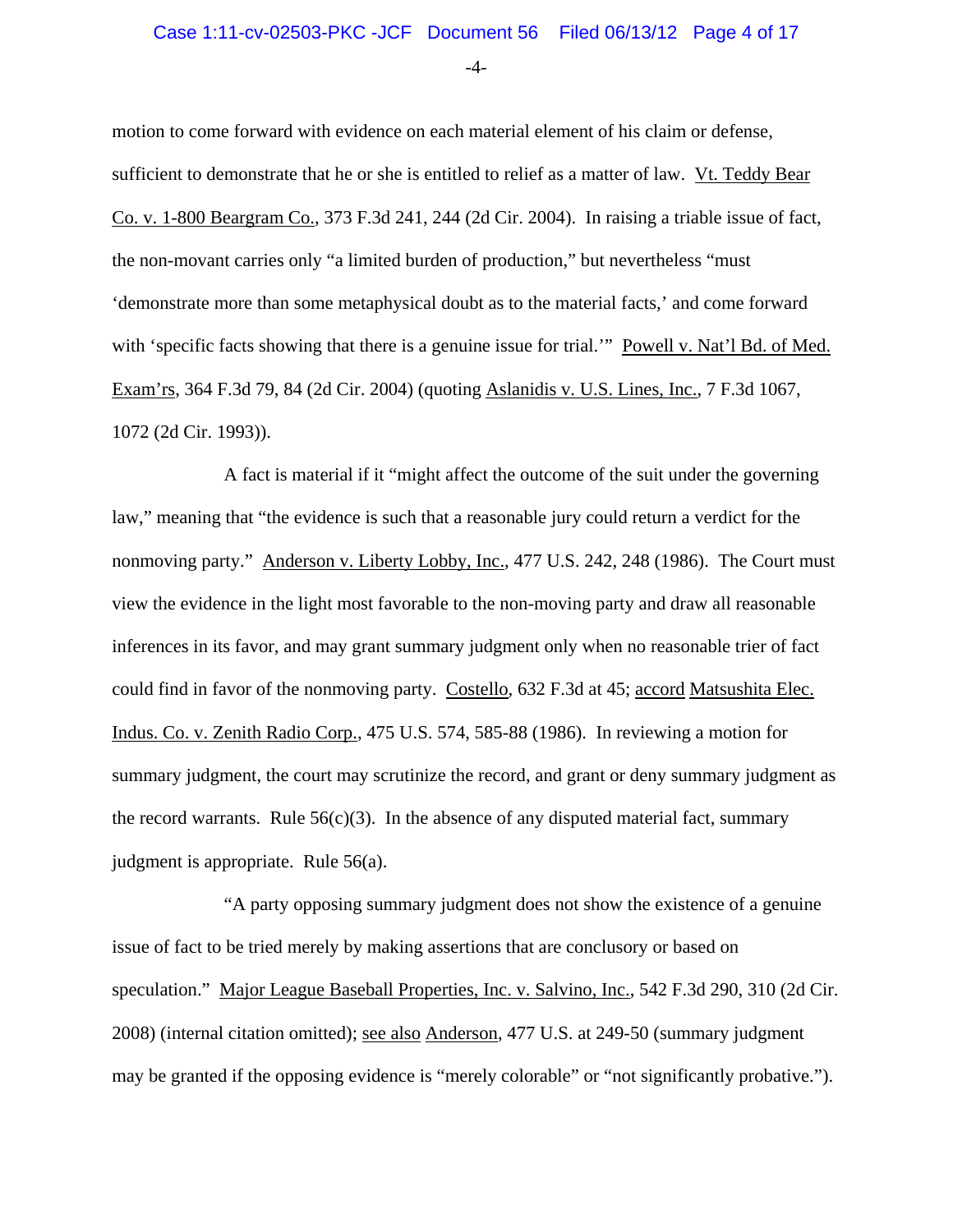# Case 1:11-cv-02503-PKC -JCF Document 56 Filed 06/13/12 Page 5 of 17

-5-

An opposing party's facts "must be material and of a substantial nature, not fanciful, frivolous, gauzy, spurious, irrelevant, gossamer inferences, conjectural, speculative, nor merely suspicions." Contemporary Mission, Inc. v. U.S. Postal Serv., 648 F.2d 97, 107 n.14 (2d Cir. 1981) (quotation marks omitted).

A pro se party's submissions are to be read liberally, a requirement that is especially strong in the summary judgment context where claims are subject to a final dismissal. See Graham v. Lewinski*,* 848 F.2d 342, 344 (2d Cir. 1988) ("[S]pecial solicitude should be afforded pro se litigants generally, when confronted with motions for summary judgment."). However, proceeding pro se does not relieve a litigant from the requirements of summary judgment. A pro se plaintiff's "bald assertion, completely unsupported by evidence," does not satisfy his burden as the non-movant. See Carey v. Crescenzi, 923 F.2d 18, 21 (2d Cir. 1991). DISCUSSION

To qualify for safe harbor under the DMCA, "a party must meet a set of threshold criteria." Viacom, 676 F.3d at 27. First, a defendant must be a service provider, meaning that it acts as "a provider of online services or network access, or the operator of facilities therefor  $\ldots$ ." 17 U.S.C. § 512(k)(1)(B). Second, the defendant must establish a "repeat infringer" policy to facilitate termination of infringing accounts, and, third, must not obstruct "standard technical measures" that may be "used by copyright owners to identify or protect copyrighted works . . . ." 17 U.S.C. §§ 512(i).

Once a party establishes that it can satisfy these threshold requirements, "a service provider must satisfy the requirements of a particular safe harbor." Viacom, 676 F.3d at 27. In this case, as in Viacom, the defendant seeks safe harbor under 17 U.S.C. § 512(c), "which covers infringement claims that arise 'by reason of the storage at the direction of a user of material that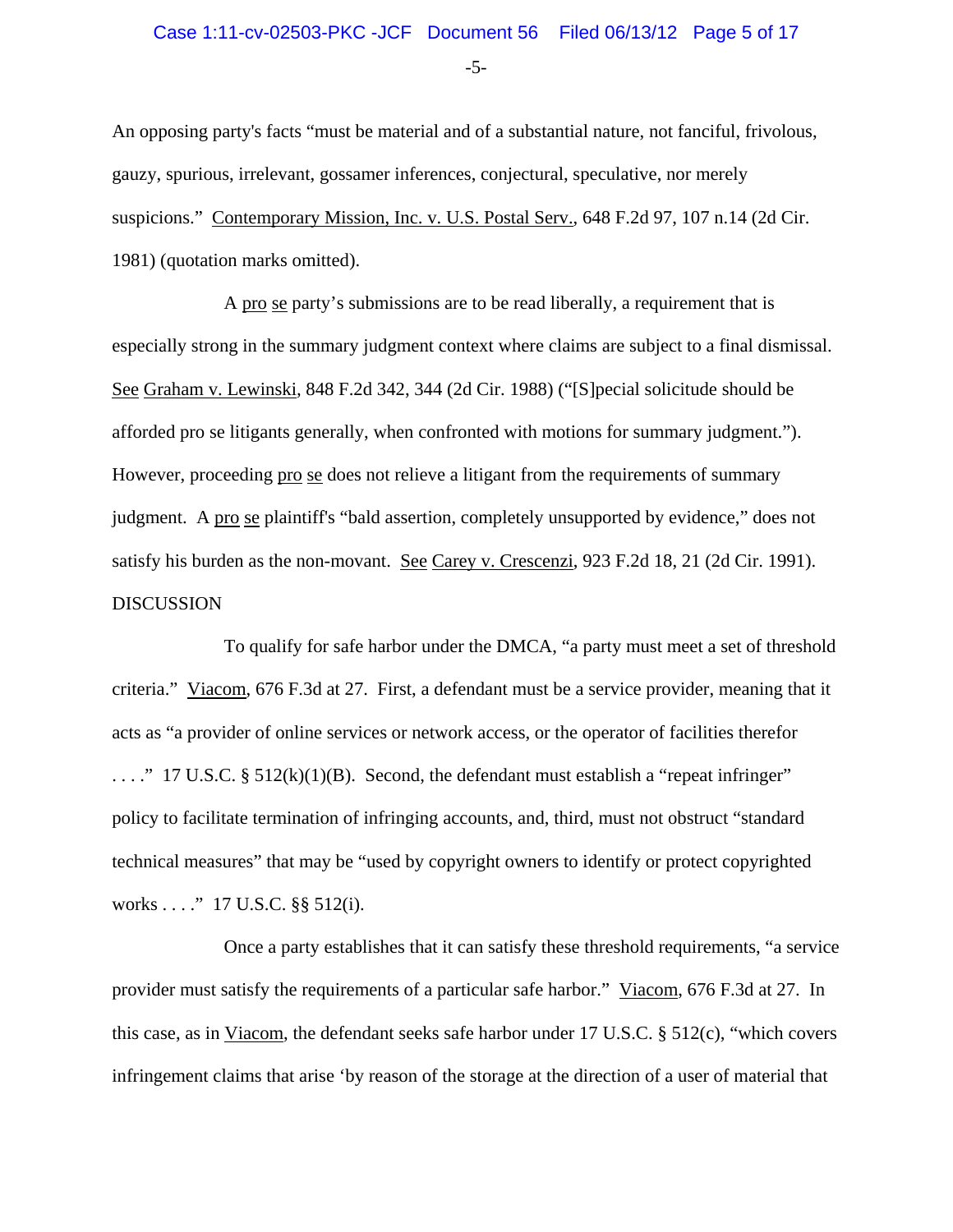-6-

resides on a system or network controlled or operated by or for the service provider.'" Id. at 27

(quoting 17 U.S.C. § 512(c)(1)).

In reviewing the defendant's motion for summary judgment, the Court first

discusses the DMCA's threshold requirements, and then considers defendant's contention that it

is entitled to safe harbor by reason of the storage provision under section  $512(c)$ .

## I. DEFENDANT SATISFIES THE THRESHOLD CRITERIA FOR DMCA SAFE HARBOR.

A. Defendant Is a Service Provider.

The DMCA defines a "service provider" as follows:

(1) Service provider.  $-$  (A) As used in subsection (a), the term "service provider" means an entity offering the transmission, routing, or providing of connections for digital online communications, between or among points specified by a user, of material of the user's choosing, without modification to the content of the material as sent or received.

(B) As used in this section, other than subsection (a), the term "service provider" means a provider of online services or network access, or the operator of facilities therefor, and includes an entity described in subparagraph (A).

17 U.S.C. § 512(k)(1). "The DMCA's definition of 'service provider' is intended to encompass a broad set of Internet entities." Wolk v. Kodak Imaging Network, Inc., \_\_ F. Supp. 2d \_\_, 2012 WL 11270, at \*17 (S.D.N.Y. Jan 3, 2012) (collecting cases); see also Viacom, 676 F.3d at 39 (discussing breadth of "service provider" definition under section  $512(k)(1)(B)$ ). A service provider "offers a site that hosts and allows online sharing . . . at the direction of users . . . ." Wolk, 2012 WL 11270, at \*17. Like the defendants in Wolk and Viacom, defendant's site permits users to share content online. (Def. 56.1 ¶ 2.) While plaintiff notes that the defendant and its website publish content (Pl. 56.1 Resp. ¶ 2), and argues that this weighs against classification as a service provider, Viacom concluded that a service provider under section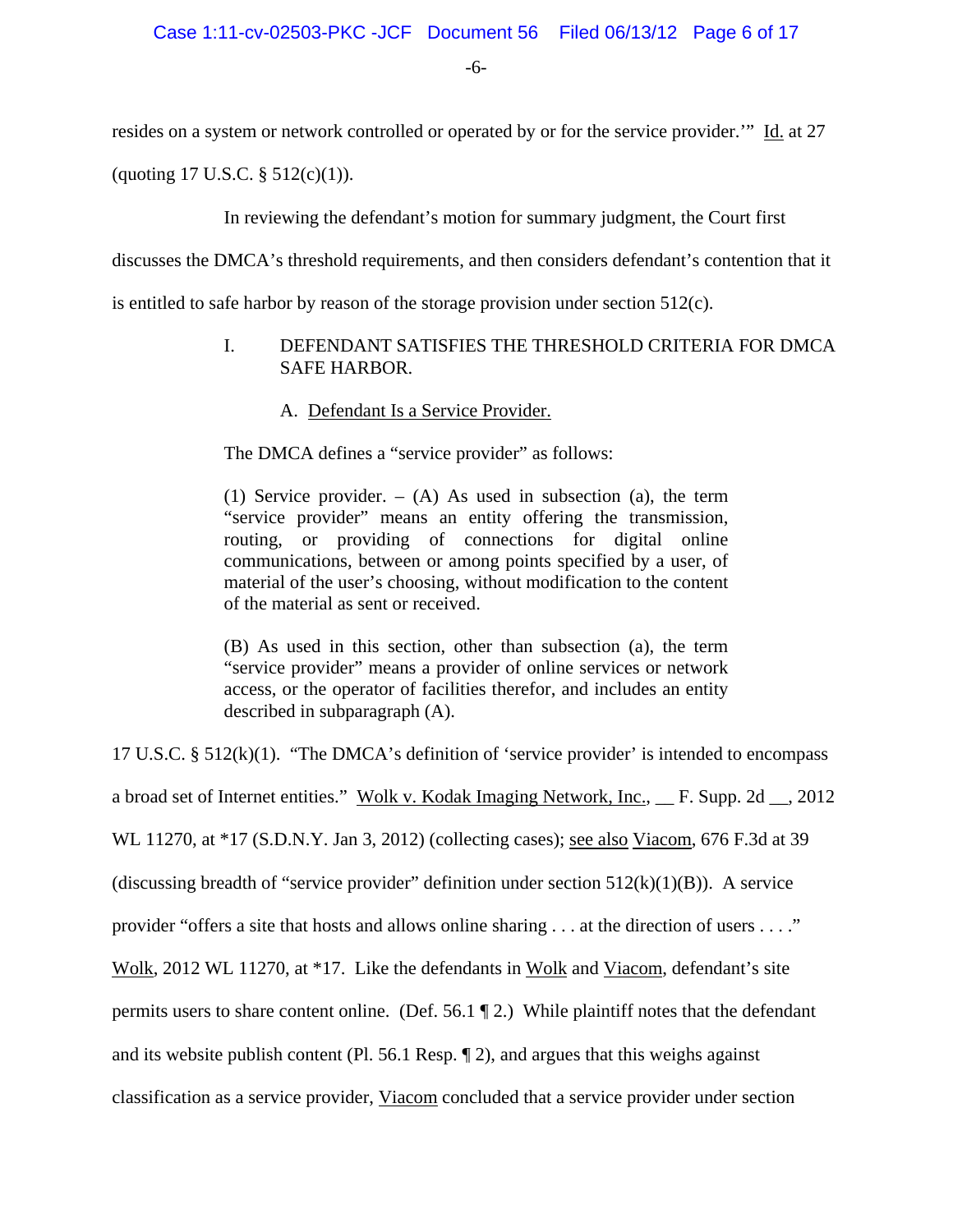-7-

 $512(k)(1)(B)$  may provide a wide range of services. 676 F.3d at 39-40. This included posting and syndicating videos that could be accessed by third-party viewers. Id.

Because the defendant operates a website that permits users to post and share

materials, it falls within the broad definition of a service provider under section 512(k)(1)(B).

Plaintiff has not set forth evidence in opposition from which a reasonable juror could conclude

otherwise.

B. Defendant Maintains a Repeat-Infringer Policy.

To be eligible for safe harbor, a defendant also must adopt and enforce an anti-

infringement policy:

The limitations on liability established by this section shall apply to a service provider only if the service provider –

(A) has adopted and reasonably implemented, and informs subscribers and account holders of the service provider's system or network of, a policy that provides for the termination in appropriate circumstances of subscribers and account holders of the service provider's system or network who are repeat infringers.

17 U.S.C. § 512(i)(1); see also Wolk, 2012 WL 11270, at \*17 (to satisfy section 512(i), "a service provider must (i) adopt a policy that provides for the termination of service access for repeat copyright infringers; (ii) inform users of the service policy; and (iii) implement the policy in a reasonable manner.") (collecting cases). "This requirement is a prerequisite for every DMCA safe harbor and is a fundamental safeguard for copyright owners." Capitol Records, Inc.

v. MP3tunes, LLC, 821 F. Supp. 2d 627, 637 (S.D.N.Y. 2011).

It is undisputed that the defendant has adopted and implemented a policy to terminate the accounts of subscribers who are subject to one or more copyright infringement complaints. (Def. 56.1 ¶¶ 5-6; Pl. 56.1 Resp. ¶¶ 5-6.) Section 16 of the Terms and Conditions posted on Cracked, which is headed "Copyright Infringement/DMCA," states that Cracked may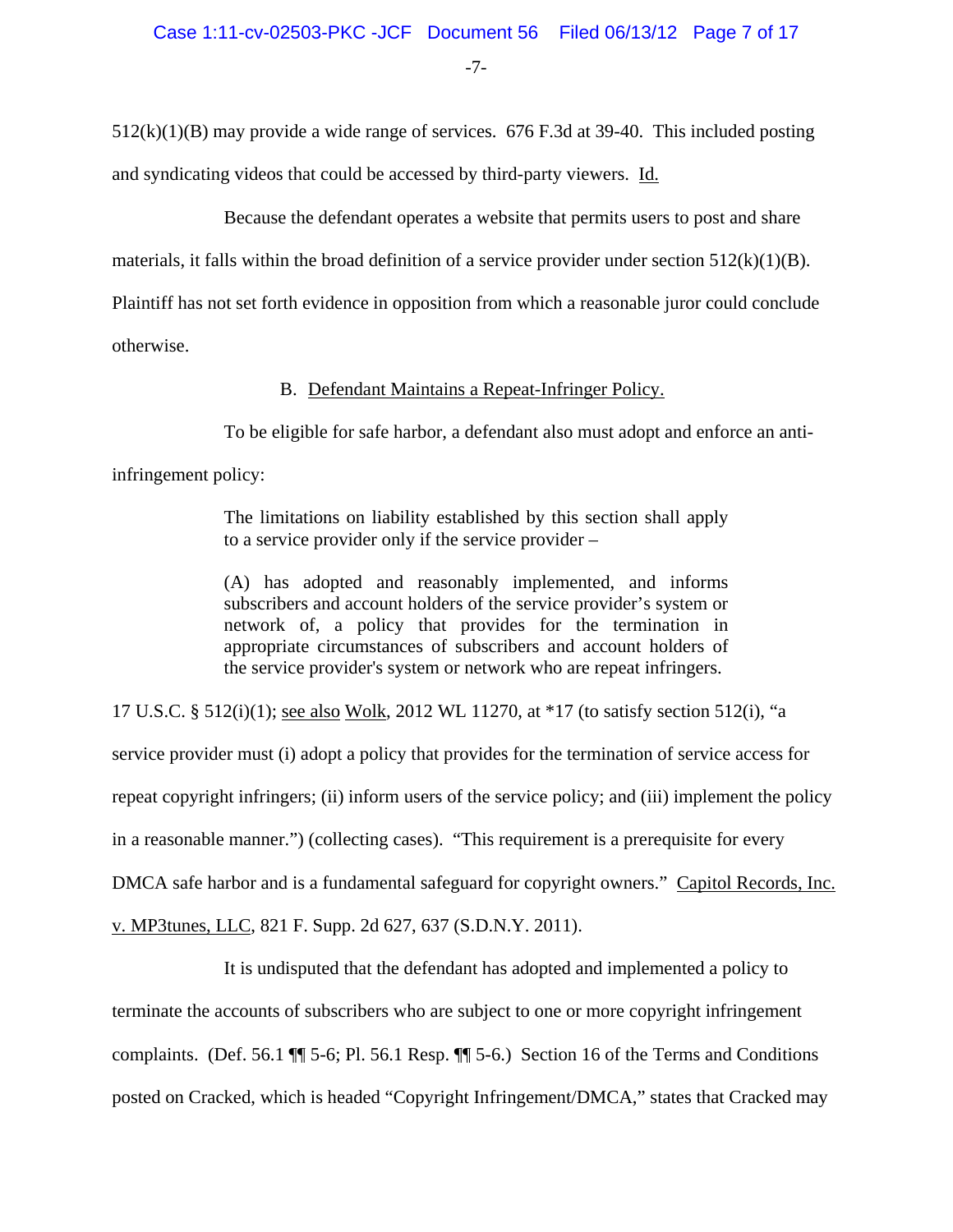-8-

terminate "any Account or user for repeated infringement of intellectual property rights, including copyrights, and we reserve the right to terminate an Account or user for even one instance of infringement." (Def. 56.1  $\P$  7; Pl. 56.1 Resp.  $\P$  7; Ng Dec. Ex. C  $\S$  16.) The same section identifies both an e-mail address and postal address through which to contact defendant's agent in the event that a copyright owner identifies an infringing use, and sets forth information that should be contained in any complaint. (Ng Dec. Ex. C § 16.) This is sufficient to satisfy the repeat-infringer requirement. See Wolk, 2012 WL 11270, at \*17 ("having adopted, informed users of and reasonably implemented a policy of terminating users who repeatedly infringe copyrights," the defendant satisfied section  $512(i)(1)$ ; Capitol Records, 821 F. Supp. 2d at 637 (requirement met "where service providers terminated the accounts of users who had been warned yet continued to upload material that had been the subject of a takedown notice.").

To the extent that the plaintiff contests the existence of Cracked's policies, his arguments are limited to whether the policies applied to "non-storage activities" and rights after a user uploaded materials to Cracked. (Pl. 56.1 Resp. ¶¶ 5-7.) These points are more properly raised in relation to the specific safe harbor provided by section 512(c), which is discussed below.

## C. Defendant Accommodates and Does Not Interfere with Standard Technical Measures.

A party is eligible for DMCA safe harbor only if it "accommodates and does not interfere with standard technical measures." 17 U.S.C. § 512(i)(1)(B). "[T]he term 'standard technical measures' means technical measures that are used by copyright owners to identify or protect copyrighted works . . . ." 17 U.S.C. § 512(i)(2). The measures must be developed "pursuant to a broad consensus of copyright owners and services providers in an open, fair, voluntary process," be "available to any person on reasonable and nondiscriminatory terms," and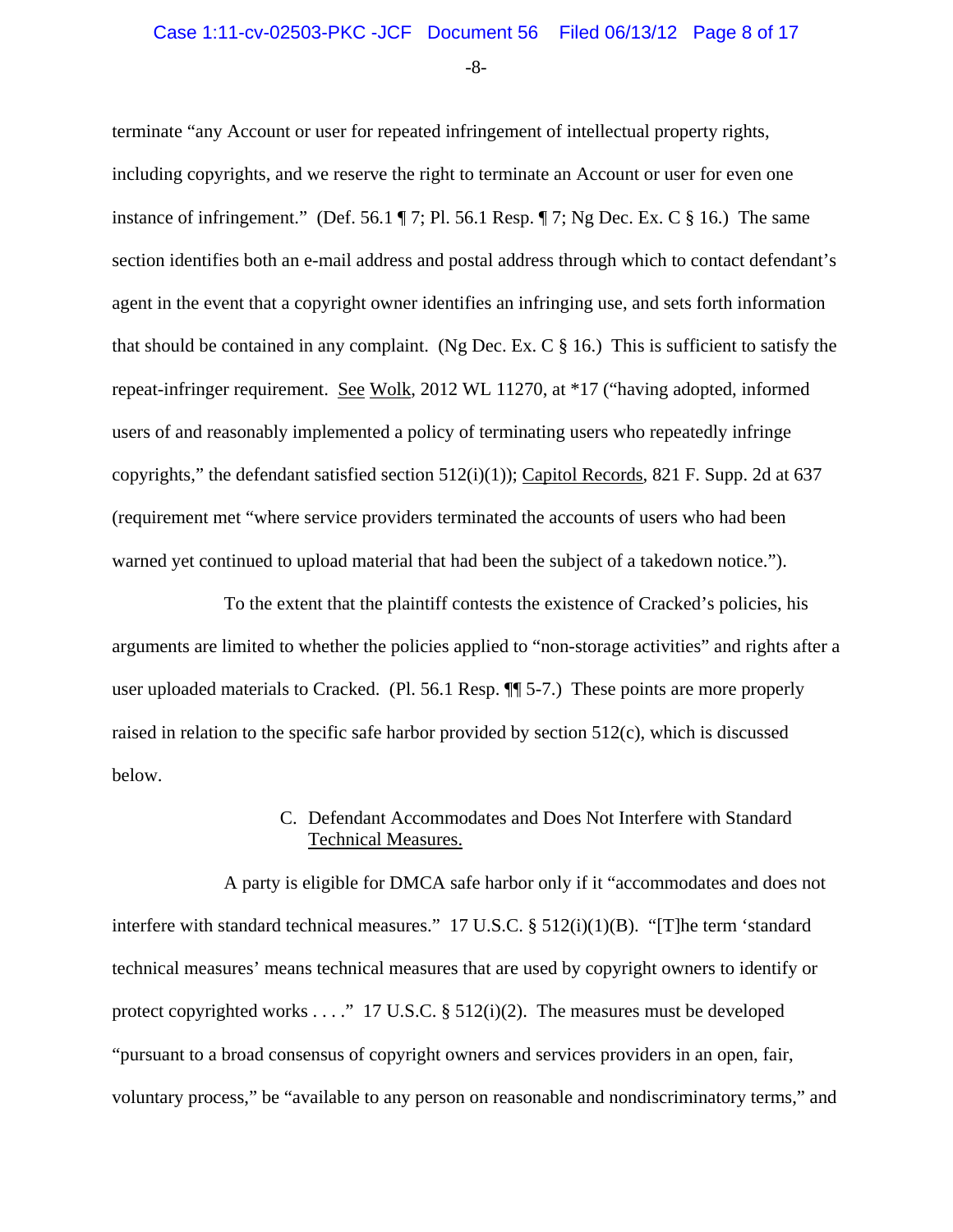## Case 1:11-cv-02503-PKC -JCF Document 56 Filed 06/13/12 Page 9 of 17

-9-

not "impose substantial costs" on service providers. 17 U.S.C. § 512(i)(2)(A-C). "Refusing to accommodate or implement a 'standard technical measure' exposes a service provider to liability . . . ." Viacom, 676 F.3d at 41. An example of a party's failure to comply with standard technical measures may include conduct that "advises or encourages" users to conceal a work's copyrighted status. Wolk, 2012 WL 11270, at \*18 (in dictum).

To the extent that plaintiff contests this issue, he argues that Cracked distributed copyrighted texts and entered into some form of a distribution agreement. While perhaps probative of other relevant considerations, this is not evidence of interference with standard technical measures under the DMCA. Indeed, based on the record, plaintiff himself readily identified the allegedly infringing posts by "socialway."

Defendant has set forth evidence satisfying the third threshold criterion for DMCA safe harbor, and plaintiff has not come forward with evidence that would permit a reasonable juror to conclude otherwise.

# II. DEFENDANT SATISFIES THE CRITERIA OF SECTION 512(c).

Having met the threshold criteria for DMCA safe harbor, the defendant must next establish that it satisfies a particular safe-harbor provision. Viacom, 676 F.3d at 27. Defendant argues that it falls within the protection section 512(c), which states:

- (1) In general. -- A service provider shall not be liable for monetary relief, or, except as provided in subsection (j), for injunctive or other equitable relief, for infringement of copyright by reason of the storage at the direction of a user of material that resides on a system or network controlled or operated by or for the service provider, if the service provider –
	- (A) (i) does not have actual knowledge that the material or an activity using the material on the system or network is infringing;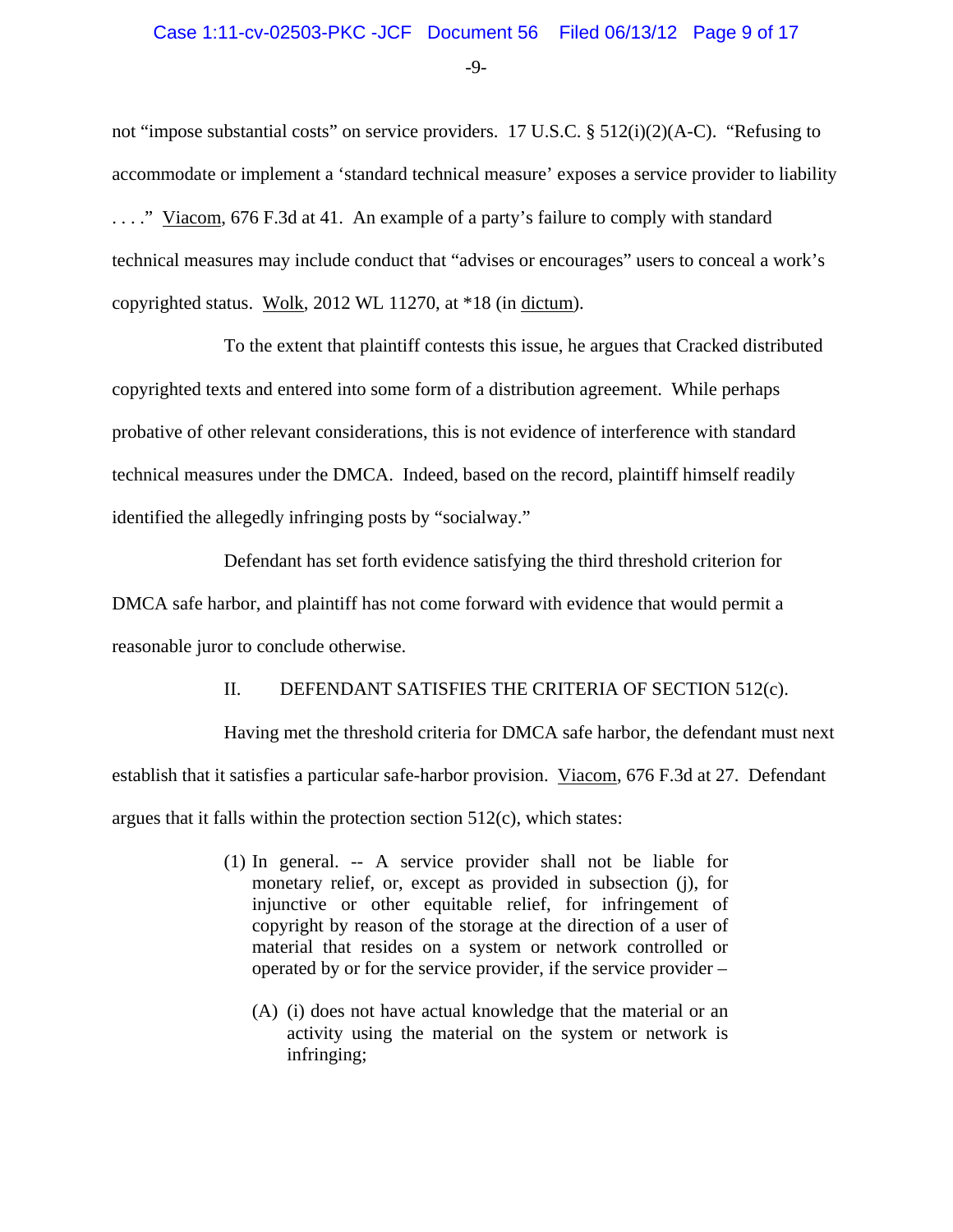-10-

(ii) in the absence of such actual knowledge, is not aware of facts or circumstances from which infringing activity is apparent; or

(iii) upon obtaining such knowledge or awareness, acts expeditiously to remove, or disable access to, the material;

(B) does not receive a financial benefit directly attributable to the infringing activity, in a case in which the service provider has the right and ability to control such activity; and

(C) upon notification of claimed infringement as described in paragraph (3), responds expeditiously to remove, or disable access to, the material that is claimed to be infringing or to be the subject of infringing activity.

17 U.S.C.  $\S 512(c)(1)$ . Section  $512(c)(2)$  requires the designation of an agent to receive

infringement claims, and section  $512(c)(3)$  requires that a written notification of infringement

contain information sufficient for the service provider to identify the allegedly infringing items.

## A. Defendant Did Not Have Knowledge of the Infringing Material, and Expeditiously Removed the Infringing Material When Notified.

1. The Record Does Not Reflect Actual or "Red Flag" Knowledge by the Defendant.

In Viacom, the Second Circuit discussed in detail the knowledge requirement of section 512(c)(1)(A). 676 F.3d at 30-35. Knowledge may exist based on an actual, "subjective belief" of infringement under section  $512(c)(1)(A)(i)$ . Id. at 31. Alternatively, a service provider may have "'red flag' knowledge" under section 512(c)(1)(A)(ii), which "turns on whether the provider was subjectively aware of facts that would have made the specific infringement 'objectively' obvious to a reasonable person." Id. "The red flag provision, because it incorporates an objective standard, is not swallowed up by the actual knowledge provision under our construction of the § 512(c) safe harbor. Both provisions do independent work, and both apply only to specific instances of infringement." Id.; see also Capitol Records, 821 F. Supp. 2d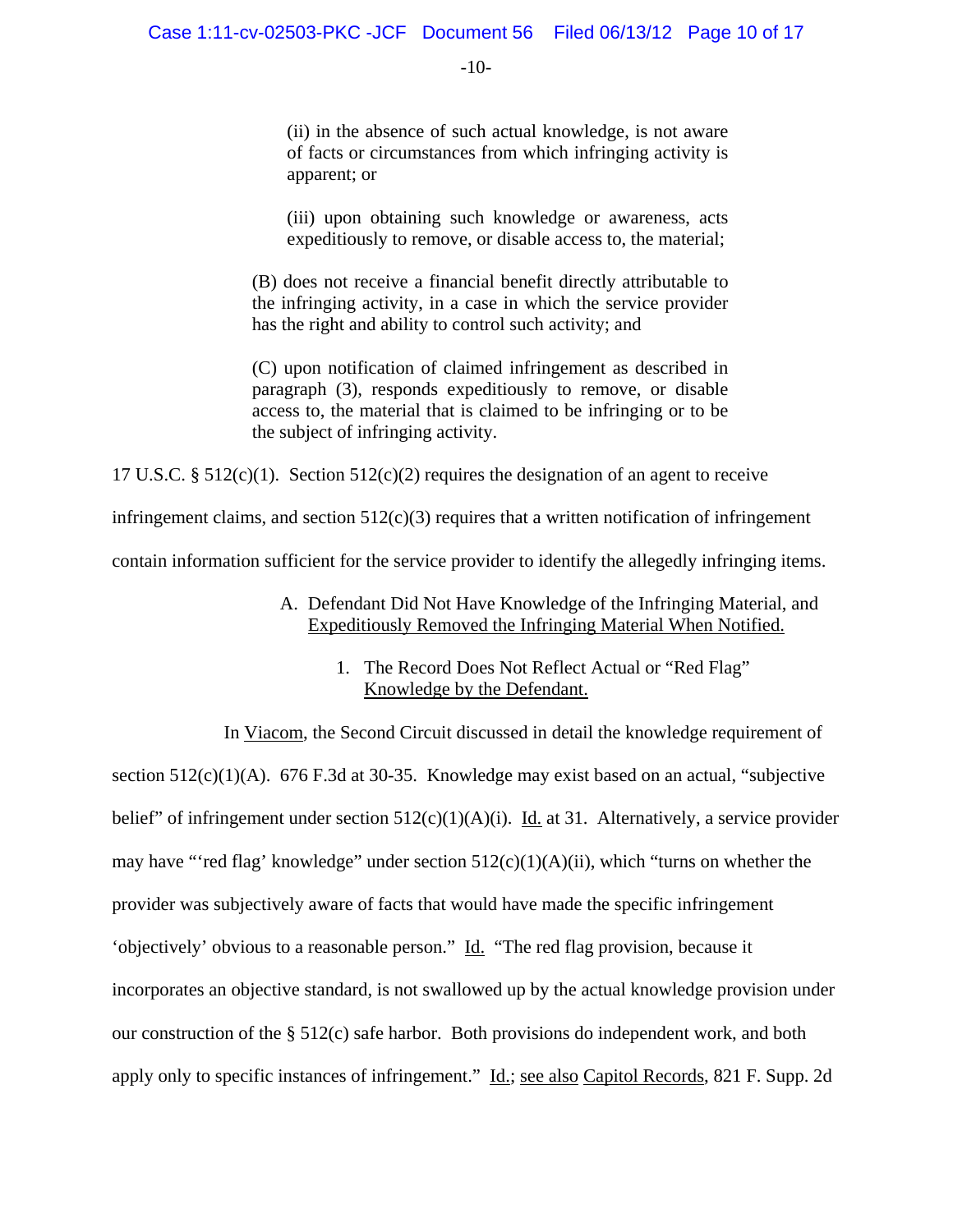-11-

at 643-44 ("These provisions are designed to deny safe harbor protection to internet service providers operating or linking to pirate sites whose illegal purpose is obvious to a reasonable person."). In certain instances, knowledge may be attributed through a service provider's "willful blindness" to infringement. Viacom,  $676$  F.3d at 34-35. As to section  $512(c)(1)(A)(iii)$ , "the nature of the removal obligation itself contemplates knowledge or awareness of specific infringing material, because expeditious removal is possible only if the service provider knows with particularity which items to remove." Id. at 30.

There is no evidence that, prior to the commencement of this case, the defendants had either actual knowledge or "red flag" knowledge that "socialway" published plaintiff's original work on Cracked. 17 U.S.C. §  $512(c)(1)(A)(i-ii)$ . In opposition, plaintiff directs the Court to no evidence supporting an inference that the defendants had a basis to know that the "socialway" postings were copyrighted. By contrast, in Viacom, internal e-mails and reports reflected awareness by YouTube that specific copyrighted works – such as cable television programs and English soccer broadcasts – had been published on YouTube. 676 F.3d at 32-34. Provided that these clips were challenged in the litigation, they raised triable issues as to defendant's knowledge infringement and the applicability of safe harbor. Id. at 34.

Plaintiff's arguments in opposition would not permit a reasonable juror to conclude that defendant had knowledge that "socialway" published plaintiff's copyrighted material. Plaintiff asserts knowledge of infringement based on keyword-targeted advertisements that appeared with the "socialway" posts. (Pl. Opp. Mem. at 5-6.) Even assuming arguendo that the ads were not automatically generated, the existence of such ads does not reflect awareness that the postings had infringed. Similarly, plaintiff argues that Cracked used a software tool called Tynt in order to measure search-engine traffic to specific pages. (Pl. Supp. Mem. at 5-8.)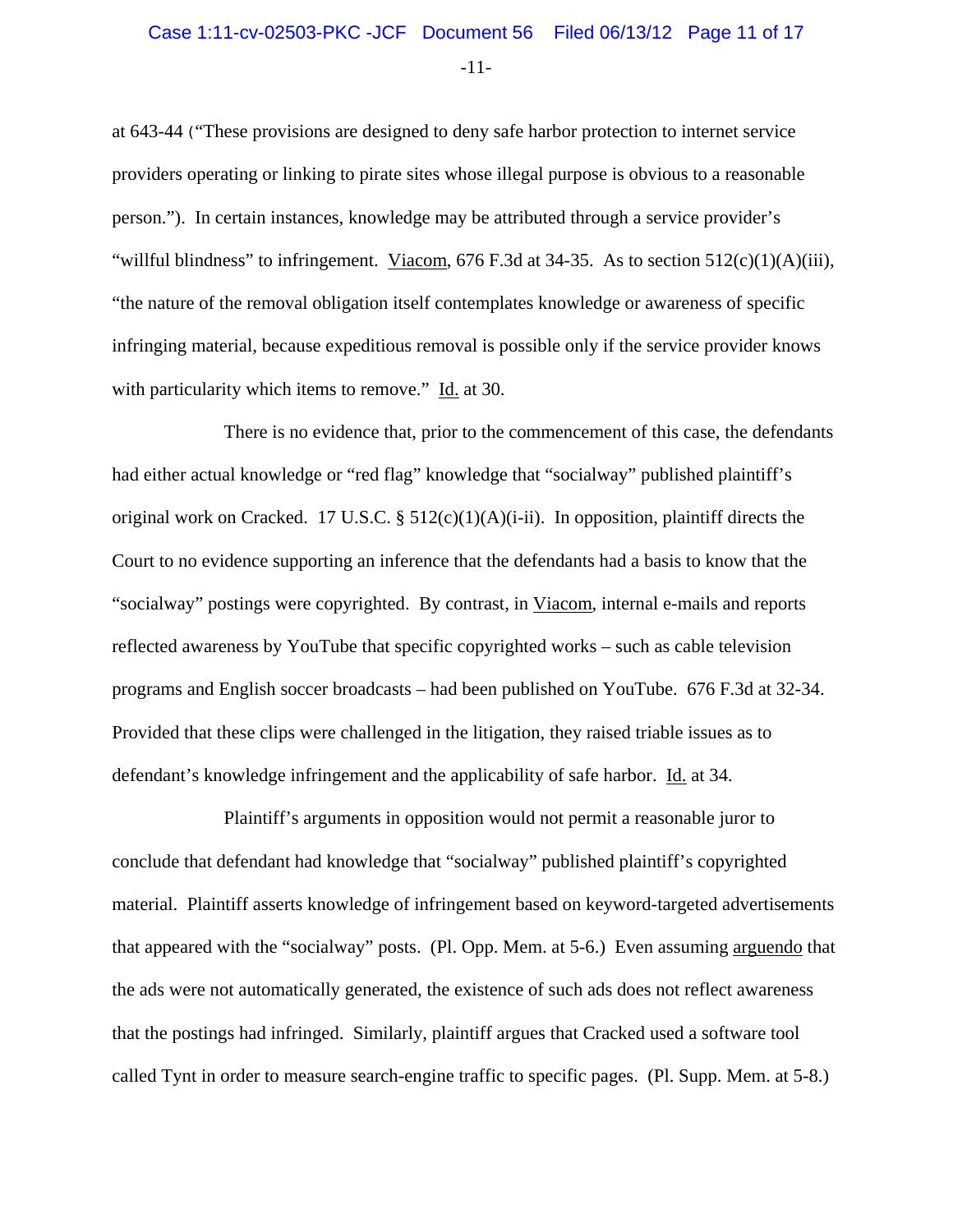-12-

Such a tool does not support an inference that defendant was aware of infringement, and instead goes only toward defendant's knowledge as to visitors' pageviews. Plaintiff also contends that defendant has previously "received a considerable number of DMCA takedown notices from copyright holders." (Pl. Supp. Mem. at 7.) But Viacom concluded that safe harbor might not apply if the defendant had knowledge that the specific works in dispute were infringing, not knowledge or suspicion of broader infringement. 676 F.3d at 32-34.

Based on the evidence at summary judgment, defendant did not have actual knowledge or "red flag" knowledge of infringing conduct prior to commencement of this action.

# 2. Under Section 512(c)(1)(A)(iii), Defendant Expeditiously Removed the Copyrighted Works Upon Plaintiff's Notice of Infringement.

Based on the summary judgment record, defendant's conduct was consistent with the expeditious-removal requirement of section  $512(c)(1)(A)(iii)$ . The Complaint was filed on April 5, 2011. (Docket # 1.) On April 26, 2011, the Court directed the plaintiff to serve the defendant within 120 days. (Docket  $# 6$ .) A docket notation entered on May 6 indicates that the defendant was served on May 3, 2011.

On April 27, 2011 – after the plaintiff filed his Complaint, but before he served the defendant – the defendant's copyright agent e-mailed "socialway" informing him of the infringement claim and stating that his profile on Cracked would be deleted. (Mitchell Dec. Ex.

B.) The e-mail states in relevant part:

We recently received a written complaint regarding online material associated with your profile page . . . . Specifically, the Complaint alleges that content on your profile page infringes the copyrights of a third person. As a result, the content has been removed from Cracked.com. . . . Please be advised that Cracked has a policy of deleting the accounts of repeat copyright infringers. Please do not post creative works in violation of third party rights.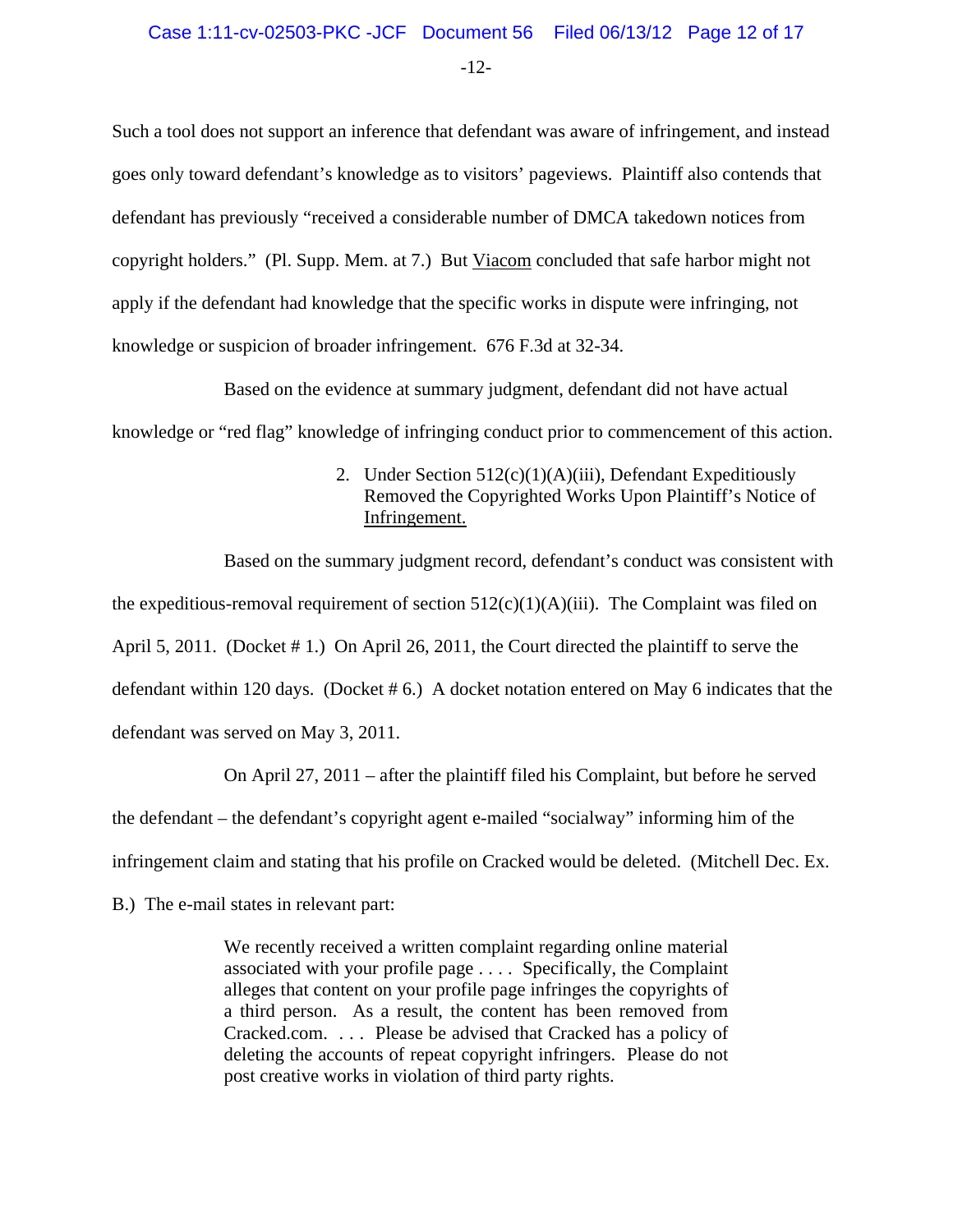-13-

(Mitchell Dec. Ex. B.)

This evidence establishes that the defendant expeditiously removed the infringing works upon being notified of their publication. As noted, the plaintiff did not alert defendant to the infringing posts prior to commencing this action. (Def. 56.1 ¶ 13; Pl. 56.1 Resp. ¶ 13.) The defendant removed the posts even before it was served with process. Based on the evidence at summary judgment, upon obtaining "knowledge or awareness" of infringement, the defendant "act[ed] expeditiously to remove, or disable access to, the material." 17 U.S.C. §  $512(c)(1)(A)(iii)$ . Plaintiff has not set forth evidence in opposition that would permit a reasonable juror to conclude otherwise.

# 3. The Defendant Provides "Storage" of User Content, as the Word Is Used in Section 512(c).

Separately, plaintiff argues that as a matter of statutory interpretation, the defendant is ineligible for safe harbor under section 512(c) because it does not provide "storage" of user content. (Pl. Opp. Mem. at 9-12.) Plaintiff argues that "unprotected syndication or distribution and display acts are not tantamount to the protected storage of  $512(c) \ldots$ ." (Pl. Opp. Mem. at 9.)

However, Viacom rejected this narrower definition of "storage," noting that "storage" was "not limited to merely storing material," and is "meant to cover more than mere electronic storage lockers." 676 F.3d at 39 (quotation marks omitted). "The relevant case law makes clear that the § 512(c) safe harbor extends to software functions performed for the purpose of facilitating access to user-stored material." Id. (quotation marks omitted). In Viacom, "storage" extended to playing shareable videos on the internet, and directing users to related videos. Id. at 39-40; cf. Wolk, 2012 WL 11270 (applying section 512(c) to photo-sharing website). Here, Cracked permitted users to post and share content, in the same manner as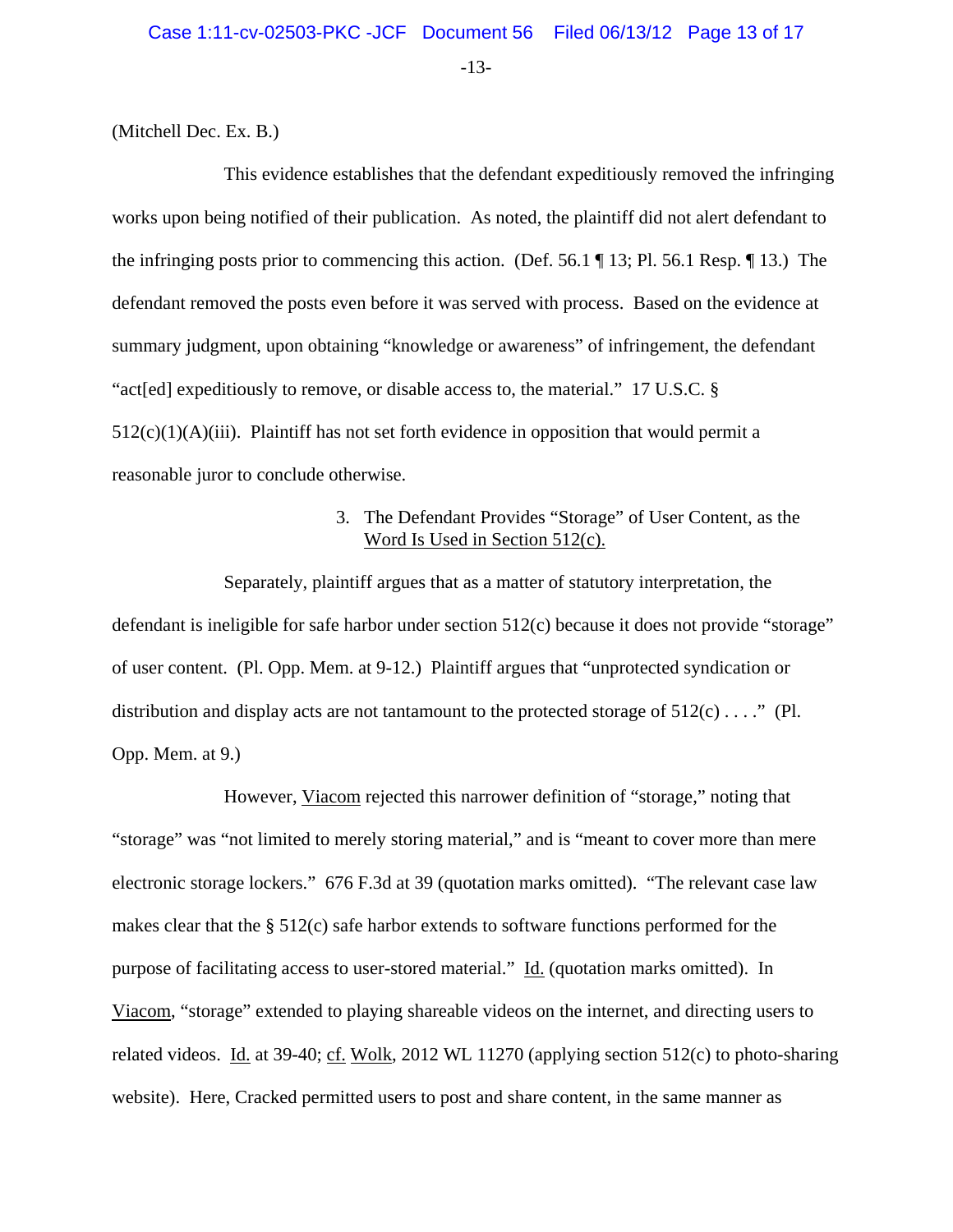-14-

Viacom and Wolk, and therefore enabled "storage at the direction of a user" as that phrase is used under section  $512(c)(1)$ .

# B. The Record Contains No Evidence that Defendant Had the "Right and Ability to Control" User Posts under the DMCA.

To fall within its safe harbor, the DMCA requires that a defendant "does not receive a financial benefit directly attributable to the infringing activity, in a case in which the service provider has the right and ability to control such activity." 17 U.S.C.  $\S$  512(c)(1)(B) (emphasis added).

"[T]he 'right and ability to control' infringing activity under  $\S 512(c)(1)(B)$ 'requires something more than the ability to remove or block access to materials posted on a service provider's website.'" Viacom, 676 F.3d at 38 (quoting Capitol Records, 821 F. Supp. 2d at 645). Viacom noted that only one court had indentified a content-control policy that precluded safe harbor protection, in which a service provider enforced strict guidelines as to layout, appearance and content, and refused access to users who ran afoul of site standards. Id. at 38 (citing Perfect 10, Inc. v. Cybernet Ventures, Inc., 213 F. Supp. 2d 1146 (C.D. Cal. 2002)). By way of another example, active inducement to copyright infringement "might also rise to the level of control under § 512(c)(1)(B)." Id. (citing Metro-Goldwyn-Mayer Studios, Inc. v. Groksters, Ltd., 545 U.S. 913 (2005)). "Both of these examples involve a service provider exerting substantial influence on the activities of users, without necessarily – or even frequently – acquiring knowledge of specific infringing activity." Id.; see also Wolk, 2012 WL 11270, at \*21 ("[S]uch a right and ability to control must take the form of prescreening content, rendering extensive advice to users regarding content and editing user content.").

No evidence supports a conclusion that the defendant exerted such close control over content posted to Cracked. Plaintiff again cites to the defendant's use of Tynt to monitor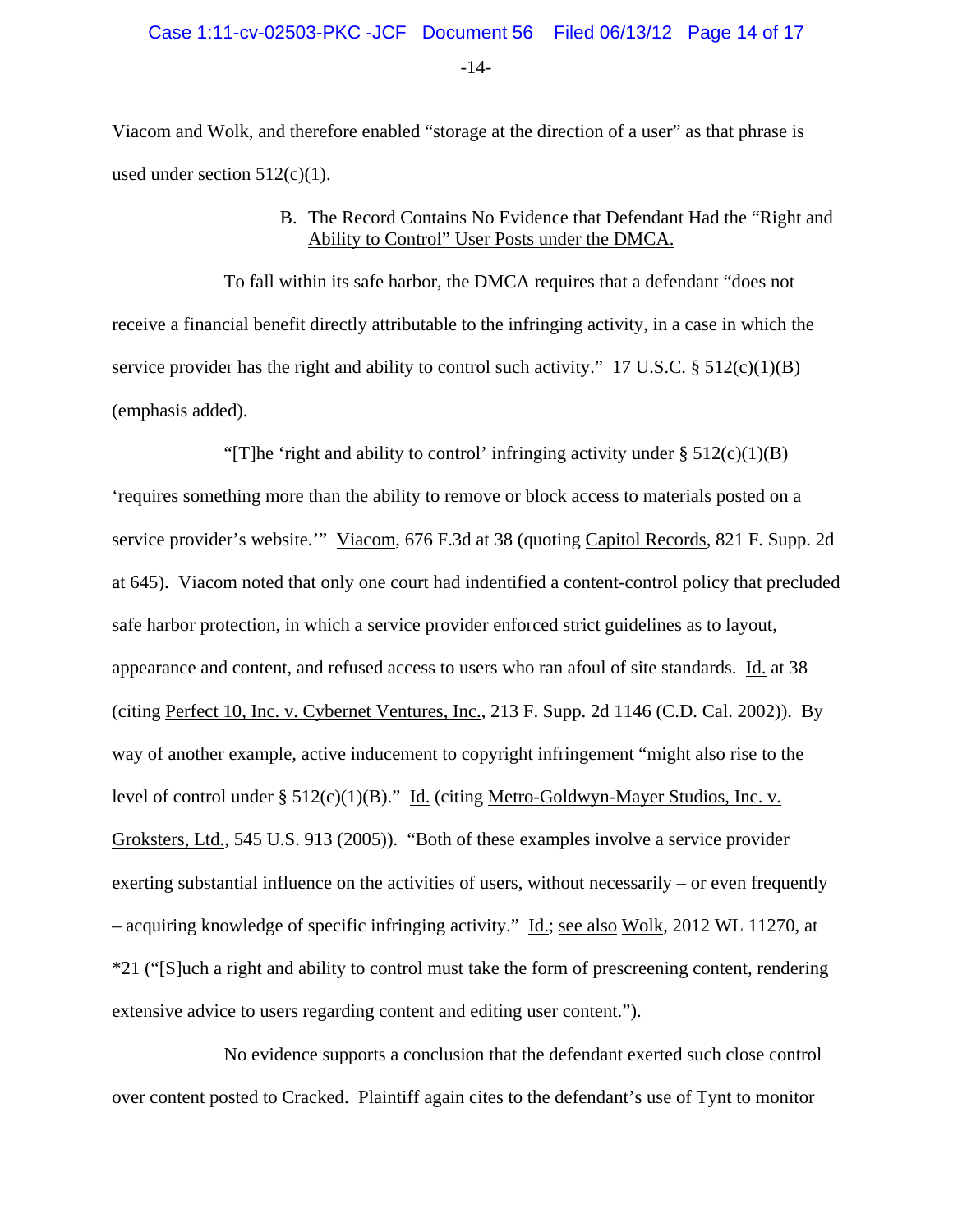# Case 1:11-cv-02503-PKC -JCF Document 56 Filed 06/13/12 Page 15 of 17

-15-

Cracked traffic, but, as discussed, Tynt reports only on site traffic, and not the content of user postings. (Pl. Supp. Mem. at 10.) Plaintiff notes that Cracked ran ads alongside the infringing content, thereby earning the defendant revenue every time the infringing ads were viewed. (Pl. Supp. Mem. at 10.) However, neither site-traffic monitoring nor third-party advertisements relate to Cracked's content control. In addition, while it is undisputed that defendant posted ads alongside the infringing works, Viacom rejected the proposition that financial benefit alone is sufficient to remove a defendant from safe harbor. 676 F.3d at 37.

Based on the evidence at summary judgment, no reasonable jury could conclude that defendant exercised control over user submissions sufficient to remove it from the safe harbor provision of section  $512(c)(1)(B)$ .

# C. Upon Notification of Infringement, the Defendant Expeditiously Removed the Postings.

As previously discussed in relation to section  $512(c)(1)(A)(iii)$ , following the commencement of this action, the defendant removed the infringing posts and notified "socialway" that the infringing postings had violated Cracked policies. For those same reasons, based on the summary judgment record, the defendant's conduct complied with the requirements of 17 U.S.C. § 512(c)(1)(C).

# D. The Defendant Publicly Lists Contact Information for Its Copyright Agent.

Section  $512(c)(2)$  states that a service provider falls within safe harbor "only if [it] has designated an agent to receive notifications of claimed infringement," and requires the service provider to post relevant contact information. As part of Cracked's "Terms and Conditions," the defendant lists the physical and e-mail addresses of its copyright agent, and sets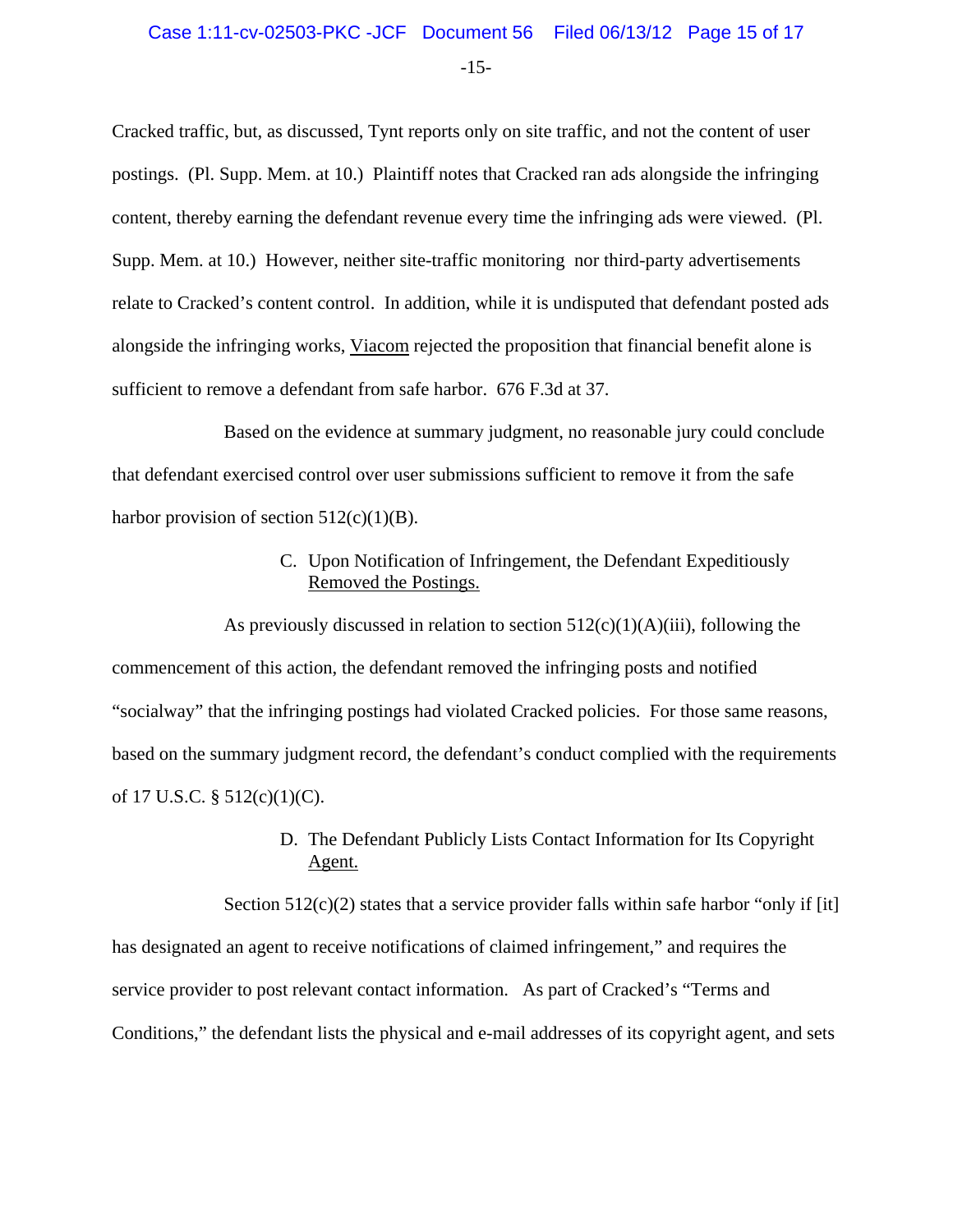-16-

forth information that a copyright holder should forward if it believes that Cracked contains infringing content. (Ng Dec. Ex. C  $\S$  16.) This satisfies section 512(c)(2).

## III. OTHER ISSUES RAISED BY THE PLAINTIFF ARE INSUFFICIENT TO DEFEAT DEFENDANT'S SUMMARY JUDGMENT MOTION.

Plaintiff also contends that he is entitled to summary judgment on grounds of vicarious liability. (Pl. Supp. Mem. at 18.) However, Viacom stated that the DMCA "control" prong of 17 U.S.C.  $\S$  512(c)(1)(B) "'dictates' a departure from the common law vicarious liability standard," and instead premises liability on a service provider "exerting substantial influence on the activities of users," as discussed above. See 676 F.3d at 37-38. Therefore, for the reasons previously discussed, plaintiff's vicarious liability argument does not defeat defendant's summary judgment motion.

Plaintiff also argues that defendant is liable on grounds of willful blindness, and argues that defendant designated a copyright agent as a means of ensuring its willful blindness to infringement. (Pl. Opp. Mem. at 6-7.) While Viacom recognizes willful blindness as a basis to deny DMCA safe harbor, 676 F.3d at 35, section 512(c)(2) expressly requires the appointment of a copyright agent and publication of its contact information. Defendant's use of a copyright agent is not, in itself, evidence that supports a finding of willful blindness.

Plaintiff notes that in a feature article titled "The 8 Most Bizarre Patron Saints," a Cracked staff writer published a derivative work based on a copyrighted "'candle label' without receiving authorization from the owner." (Pl. Supp. Mem. at 8-9.) Assuming the truth of plaintiff's characterizations, which defendant disputes (Pargin Dec. ¶¶ 4-6), this incident is not material to plaintiff's infringement claims or DMCA safe harbor, because they do not go to this plaintiff's copyrighted works. See Viacom, 676 F.3d at 34 (knowledge of infringement under section  $512(c)(1)(A)$  is relevant when it involves postings that are subject to the litigation).